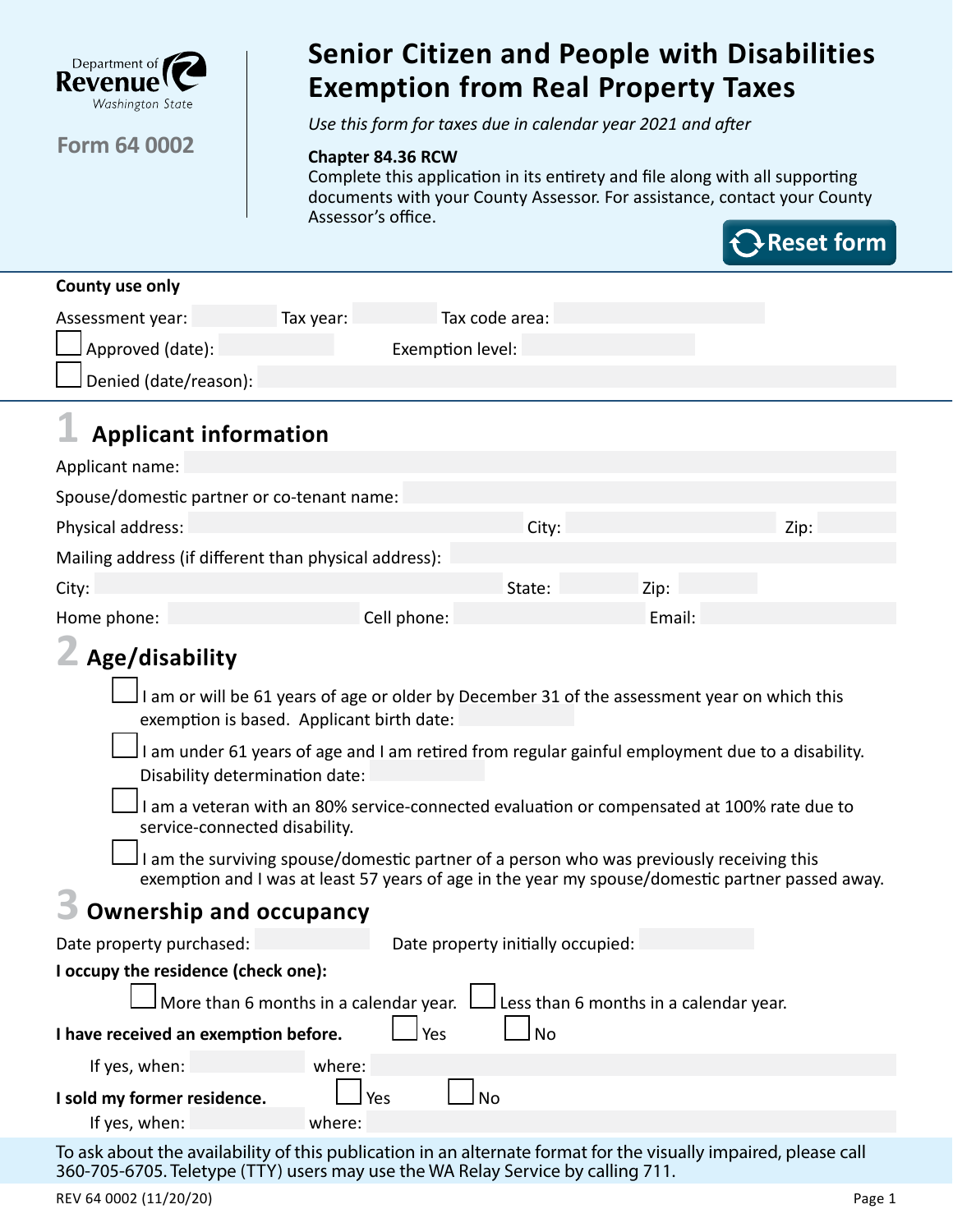

| Parcel or account number: | <b>Property description</b>               |                                           |                                                                               |                             |                  |               |
|---------------------------|-------------------------------------------|-------------------------------------------|-------------------------------------------------------------------------------|-----------------------------|------------------|---------------|
| Type of residence:        |                                           |                                           |                                                                               |                             |                  |               |
|                           | Single-family home                        |                                           | Single unit of a multi-unit dwelling duplex/condo                             |                             |                  | Housing co-op |
|                           | Mobile home                               | Year:                                     | Make:                                                                         | Model:                      |                  |               |
| ٠                         |                                           |                                           | If mobile home, has the certificate of title been eliminated?                 |                             | Yes<br><b>No</b> |               |
| ٠                         |                                           |                                           | If mobile home, do you own the land where the mobile home is located?         |                             | Yes              | <b>No</b>     |
| This property includes:   |                                           |                                           |                                                                               |                             |                  |               |
|                           |                                           |                                           | My principal residence and less than or equal to one acre of land.            |                             |                  |               |
|                           |                                           |                                           | My principal residence and more than one acre of land.                        |                             |                  |               |
|                           |                                           |                                           | Disposable income/combined disposable income.                                 |                             | Year:            |               |
| <b>Disposable income</b>  |                                           |                                           |                                                                               |                             | <b>Amount</b>    |               |
|                           | Did you file a federal income tax return? |                                           | Yes                                                                           | No                          |                  |               |
| А.                        | Total (W-2) wage income                   |                                           |                                                                               |                             |                  |               |
| В.                        | <b>Total interest and dividend income</b> |                                           |                                                                               |                             |                  |               |
| C.                        |                                           |                                           | Total pension, annuity and IRA distribution income                            |                             |                  |               |
| D.                        |                                           |                                           | Total social security and railroad retirement benefits income                 |                             |                  |               |
| Ε.                        |                                           |                                           | Total business income (no reduction for losses or depreciation)               |                             |                  |               |
| F.                        | <b>Total capital gain income</b>          |                                           |                                                                               |                             |                  |               |
|                           |                                           | (no reduction for losses or depreciation) | G. Total income from rentals, royalties, partnerships, S corps, trusts, farms |                             |                  |               |
|                           |                                           | H. Total military pay and benefit income  |                                                                               |                             |                  |               |
| ı.                        |                                           | Total veterans pay and benefit income     |                                                                               |                             |                  |               |
| J.<br>members             |                                           |                                           | Total income from any other source including from other household             |                             |                  |               |
|                           |                                           |                                           |                                                                               | Subtotal disposable income: |                  | \$0.00        |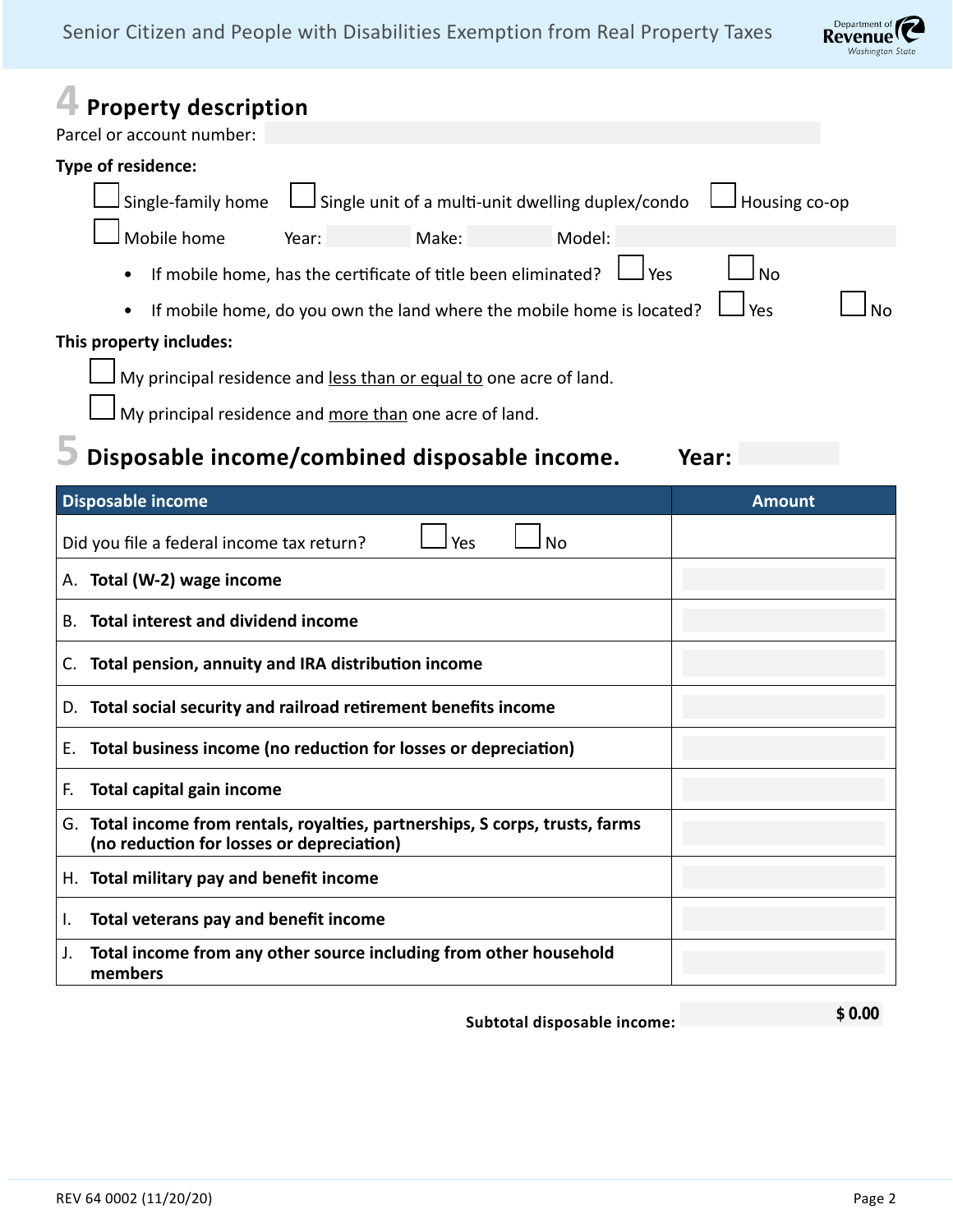

| <b>Deductions</b>                                                                  | <b>Amount</b> |
|------------------------------------------------------------------------------------|---------------|
| Non-reimbursed nursing home, boarding home, or adult family home<br>К.<br>expenses |               |
| Non-reimbursed in-home care expenses                                               |               |
| M. Non-reimbursed prescription drug costs                                          |               |
| N. Medicare Parts A, B, C, and D insurance premiums                                |               |
| Other adjustments to income                                                        |               |

| Subtotal allowable deductions:    | \$0.00 |
|-----------------------------------|--------|
| Total combined disposable income: | \$0.00 |

## **6 Certification**

By signing this form, I confirm that I:

- Have completed the income section of this form and all proof of income is included.
- Understand it is my responsibility to notify the county assessor if I have a change in income or circumstances and that any exemption granted through erroneous information is subject to the correct tax being assessed for the last five years, plus a 100 percent penalty.
- Declare under penalty of perjury that the information in this application packet is true and complete.
- Request a refund under the provisions of RCW 84.69.020 for taxes paid or overpaid as a result of mistake, inadvertence, or lack of knowledge regarding exemption from paying real property taxes pursuant to RCW 84.36.381 through 389.

| Signature of applicant: |  | Date: |
|-------------------------|--|-------|
|-------------------------|--|-------|

## **What to do next:**

Send this form to your local county assessor.

Find your county assessors office here: [dor.wa.gov/countycontacts](http://dor.wa.gov/countycontacts)

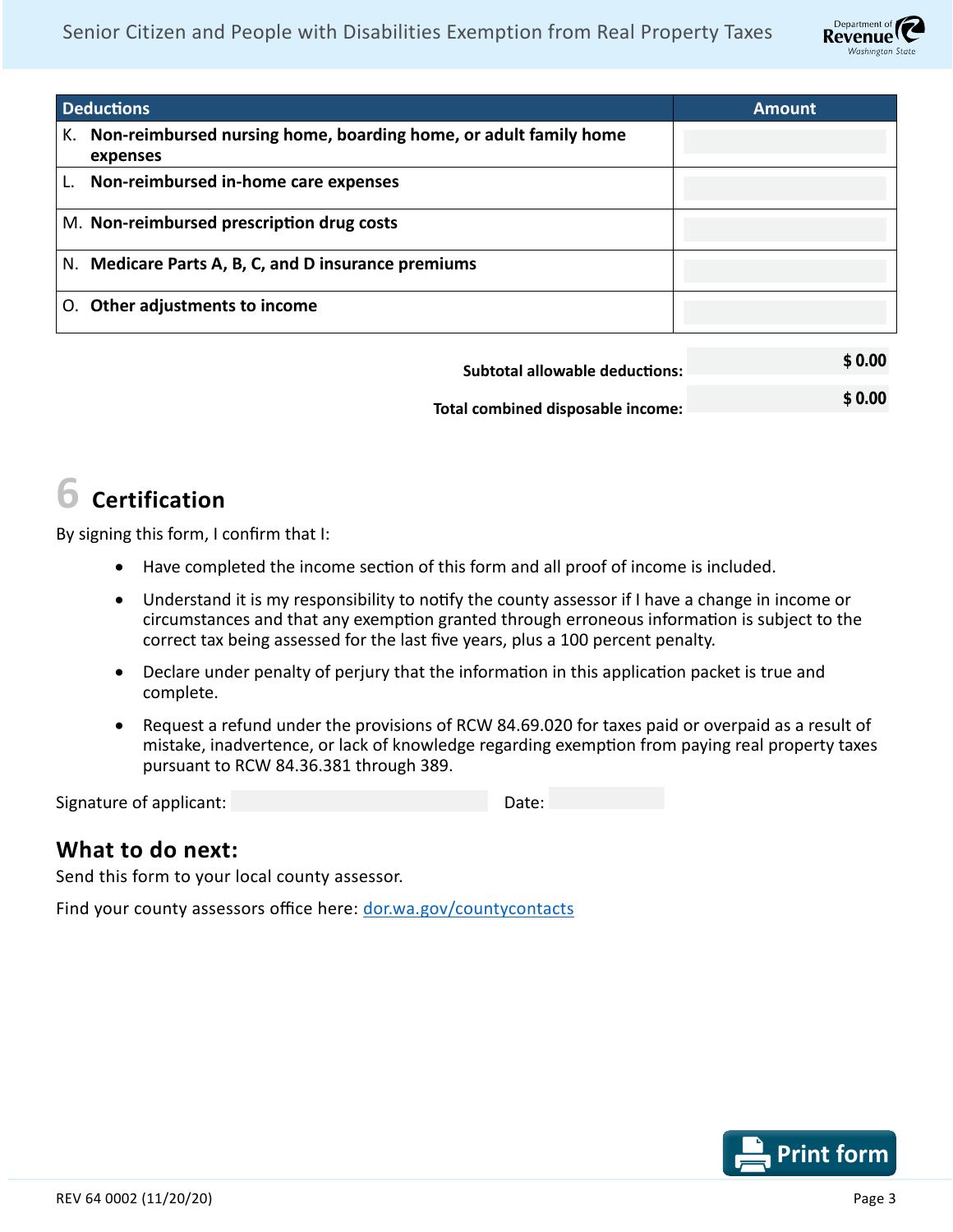

## **Instructions for completing the application**

Complete Parts 1 through 6 in their entirety and include supporting documents to avoid delays in application processing. If you have questions, contact your county assessor's office.

## **Part 1**

A co-tenant is someone who lives with you and has an ownership interest in your home.

## **Part 2**

Check the appropriate box. See the *Documents to Include* section in these instructions to determine what to send for proof of age or disability.

## **Part 3**

Enter the date you purchased the residence and the date you began occupying the residence even if the dates are the same. If you have qualified and received an exemption on a Washington residence previously, indicate when and where.

### **Part 4**

Details regarding your specific residence and parcel can be obtained from your county assessor's office.

### **Part 5**

#### **How disposable income is calculated**

"Disposable income" has a specific definition for the purpose of this program. Per RCW 84.36.383(6), "disposable income" is adjusted gross income, as defined in the federal internal revenue code, plus all of the following that were not included in, or were deducted from, adjusted gross income:

- Capital gains, other than a gain on the sale of a principal residence that is reinvested in a new principal residence.
- Amounts deducted for losses or depreciation.
- Pensions and annuities.
- Social security act and railroad retirement benefit.
- Military pay and benefits other than attendantcare and medical-aid payments.
- Veterans pay and benefits other than attendantcare, medical-aid payments, VA disability benefits, and DIC.
- Dividend receipts.
- Interest received on state and municipal bonds.

#### **These incomes are included in "disposable income" even when it is not taxable for IRS purposes.**

#### **Mid-year income change**

If your income substantially decreased for at least two months before the end of the year and you expect the change to continue indefinitely, you may be able to use your new average monthly income to estimate your annual income. Calculate your income by multiplying your new average monthly income (during the months after the change occurred) by twelve. Include documentation that shows your new monthly income and when the change occurred with your included documentation.

**Example:** You retired in May and your monthly income decreased from \$3,500 to \$1,000 beginning in June. Multiply \$1,000 x 12 to estimate your new annual income.

**Important:** Calculate disposable income for you, your spouse/domestic partner, and any co-tenant(s). If you report income that is very low or zero, attach documentation showing how you meet your daily expenses.

Use **Line J** to report any income not reported on your tax return and not listed on Lines A through I. Include foreign income not reported on your federal tax return and income contributed by other household members. Provide the source and amount of the income.

#### **How combined disposable income is calculated**

Per RCW 84.36.383(1) "combined disposable income" is your disposable income plus the disposable income of your spouse/domestic partner and any co-tenants, minus expenses for you or your spouse/domestic partner for:

- Prescription drugs.
- Treatment or care of either person in the home or in a nursing home, boarding home, or adult family home.
- • Health care insurance premiums for Medicare Parts A, B, C, and D only. Amounts paid for insurance premiums other than Medicare Parts A, B, C, and D are not deductible.

Care or treatment in your home means medical treatment or care received in the home, including physical therapy. You can also deduct costs for necessities such as oxygen, special needs furniture,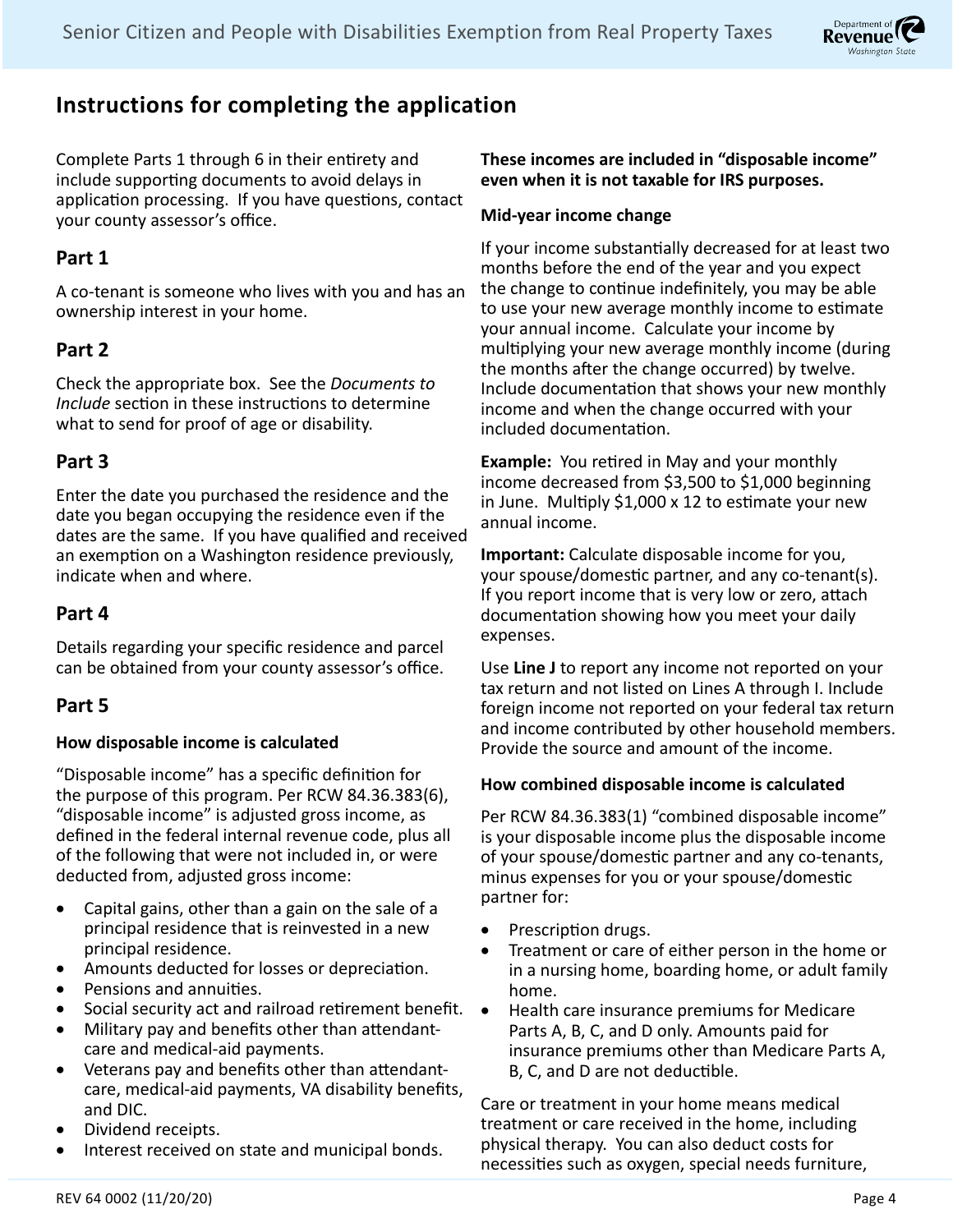

attendant-care, light housekeeping tasks, meals-onwheels, life alert, and other services that are part of a necessary or appropriate in-home service.

#### **Special instructions for Line O**

If you had adjustments to your income for any of the following, report these amounts on Line O and include the documentation you used to calculate the amount of the adjustment.

- • Educator expenses.
- Self-employment deductions.
- Health savings account deductions.
- Moving expenses for members of the Armed Forces.
- IRA deduction.
- Alimony paid.
- • Student loan interest.
- • Tuition and fees.

#### **Exemption program benefits**

The taxable value of your home will be "frozen" as of January 1 in the year you first qualify for this program. Even though your assessed value may change, your taxable value will not increase above your frozen value. In addition, your combined disposable income determines the level of reduction (exemption) in your annual property taxes. **Note:** In 2019, the Legislature changed the income thresholds effective for taxes levied for collection in 2020 and forward. County specific thresholds can be found at [dor.wa.gov/](http://www.dor.wa.gov/incomethresholds) [incomethresholds](http://www.dor.wa.gov/incomethresholds)

#### **Income thresholds and level of reduction**

*Income Threshold 1:* Exempt from regular property taxes on \$60,000 or 60% of the valuation, whichever is greater, plus exemption from 100% of excess levies and Part 2 of the state school levy.

*Income Threshold 2:* Exempt from regular property taxes on \$50,000 or 35% of the valuation, whichever is greater, not to exceed \$70,000, plus exemption from 100% of excess levies and Part 2 of the state school levy.

*Income Threshold 3:* Exempt from 100% of excess levies and Part 2 of the state school levy.

#### **Part 6**

Sign and date the application. You are signing under oath acknowledging all information is true and accurate. You understand it is your responsibility to notify the county assessor if you have a change in circumstances.

#### **Documentation to include**

You must provide documentation to your county assessor's office to support the information reported on the application.

#### **Proof of income**

If you, your spouse/domestic partner, and any cotenants file a federal tax return, provide a complete copy of the return(s) and all supporting documents that are part of the federal tax return(s).

If you, your spouse/domestic partner, and any cotenants do not file a federal tax return, provide documentation of all income received by you, your spouse/domestic partner, and any co-tenants.

#### **Other documents**

Include copies of standard federal forms and documents used by others to report income they paid out including, but not limited to, the following:

- 1. W-2's Wage & Tax Statement.
	- • W-2-G Certain Gambling Winnings.
- 2. 1099's:
	- • 1099-B Proceeds from Broker & Barter Exchange.
	- 1099-Div Dividends & Distributions.
	- 1099-G Unemployment Compensation, State & Local Income Tax Refunds, Agricultural Payments.
	- 1099-Int Interest Income.
	- 1099-Misc Contract Income, Rent & Royalty Payments, Prizes.
	- 1099-R Distributions from Pensions, Annuities, IRA's, Insurance Contracts, Profit Sharing Plans.
	- 1099-S Proceeds from Real Estate Transactions.
	- • RRB-1099 Railroad Retirement Benefits.
	- • SSA-1099 Social Security Benefits.